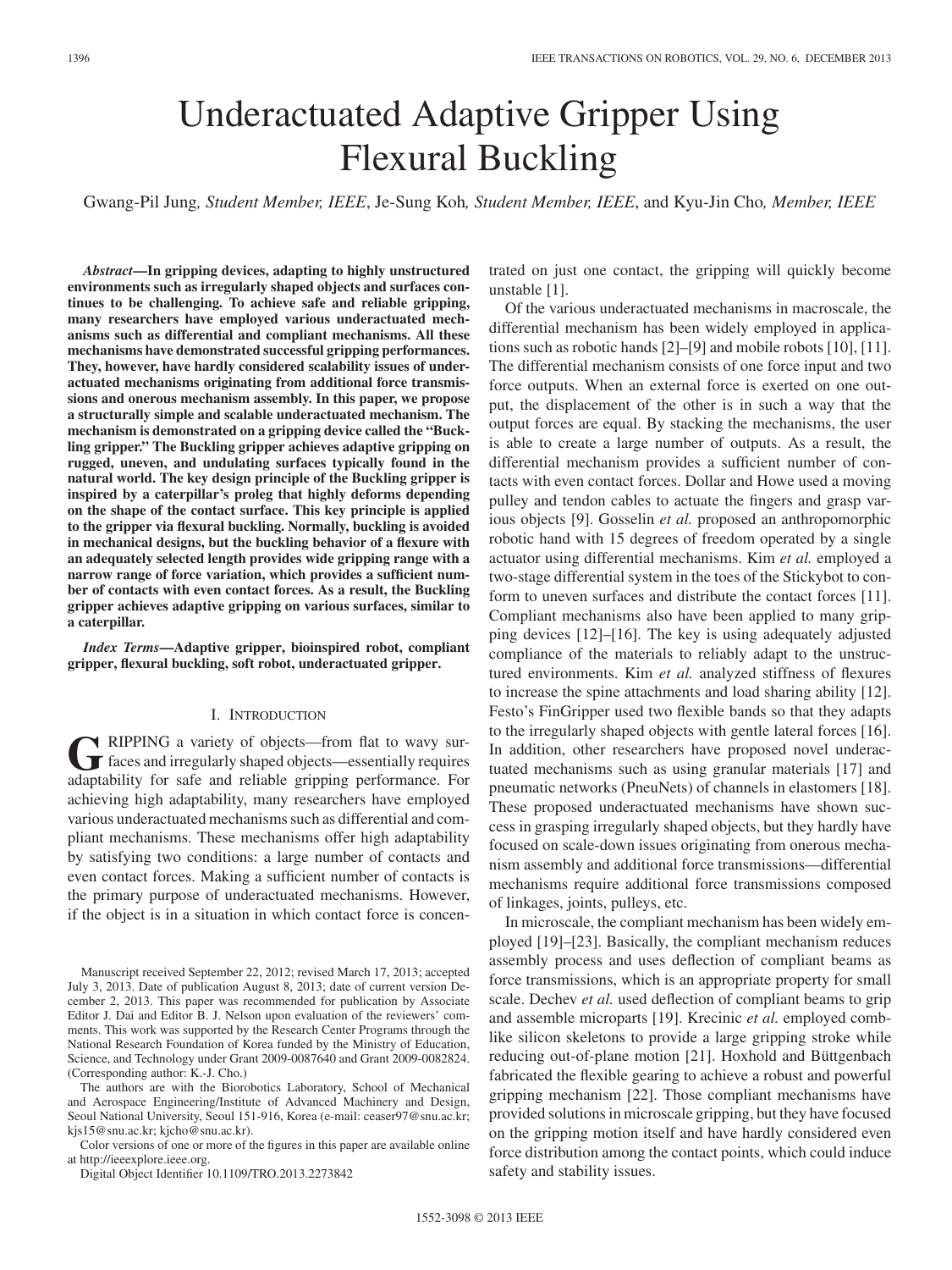

Fig. 1. Buckling gripper—dimensions of 15 mm  $\times$  10 mm  $\times$  6 mm and weight of 140 mg—attached to a cement block weighing 3 g (note that the tested cement block had surface waviness of 583.93  $\mu$ m, which is more than six times surface roughness of normal concrete). The flexures of each spine show different bending angles since they adapt to the wavy surface (see the circles in the figure).

In this paper, we propose a biologically inspired simple and scalable underactuated mechanism for mesoscale applications. To demonstrate the mechanism, we apply a gripping device called a Buckling gripper. The Buckling gripper achieves adaptive gripping on rugged, uneven, and undulating surfaces typically existing in nature. Key design principles are adopted from the proleg in the abdominal segments of a caterpillar. Caterpillars accomplish robust gripping on most natural surfaces. Its key principles are its simple structure and the relatively soft cuticle attached to the tip of the proleg. These two key design principles—i.e., the simple structure and the highly deforming soft cuticle—are applied to the Buckling gripper via flexural buckling.

The behavior of flexural buckling offers a novel type of adaptive mechanism. In fact, buckling is normally considered to be failure and tends to be avoided in mechanical designs. When a flexure with an adequately selected length undergoes buckling, however, all spines are decoupled, and therefore, each spine moves more independently and adapts to the target surface. Flexural buckling also provides constant force for a certain range of deflection, which enables all the spines to have even contact forces.

From a structural viewpoint, the Buckling gripper is fairly simple. The fabrication process of the Buckling gripper begins from a single sheet patterned by laser machining, and therefore, the flexures where buckling occurs are naturally embedded as a part of the gripping structure. The fabricated Buckling gripper is shown in Fig. 1.

In the following sections, design, modeling, fabrication, and experiments are carried out. We modeled the buckling behav-



Fig. 2. (a) Diagrammatic section of caterpillar. (b) Lateral view of a *Carpocapsa pomonella* [24].

ior of flexures by using the pseudorigid-body 3R model [32]. The model provides useful information to determine adequate length of the flexure. Several experiments are done to show how flexure buckling influences gripping performance. Gripping performance is tested on cement blocks that have random surface waviness and evaluated by investigating the number of contacts and measuring the holding force. In addition, a prototype is built to demonstrate adaptive gripping on various natural surfaces such as a brick, stone, and a tree.

#### II. BIOLOGICAL INSPIRATION AND CONCEPT DESIGN

## *A. Biological Inspiration*

Caterpillars climb rough and rugged surfaces using the prolegs of their abdominal segments, as shown in Fig. 2. A caterpillar's abdominal segment has a fairly simple structure. The overall shape of one abdominal segment is a closed curve. A pair of prolegs sticks out from both sides of the body and then inclines toward the ground, which allows a caterpillar to easily grip a target object, as shown in Fig. 2(a). Most caterpillars have four or five abdominal segments (6) that are connected back-to-back in series, as shown in Fig. 2(b).

Functionally, the abdominal segment is divided into a hydroskeleton body and the planta at the tip of each proleg. The hydroskeleton body is surrounded by cuticle and hydrostatic pressure, and tissue pressure provides the stiffness for muscle actuation [25]. The retractor muscles (3, 4) are attached to the inner side of the body wall. The other end of the retractor muscles is connected to the planta (1, 2), which makes it possible for the caterpillar to create stable, powerful, and passive attachments. The planta, which is attached to the end of each proleg, is made of relatively soft and opaque cuticle. The planta bears crochets (5) and gives compliance to the proleg, permitting great deformation [26]. By using its passive compliance and crochets,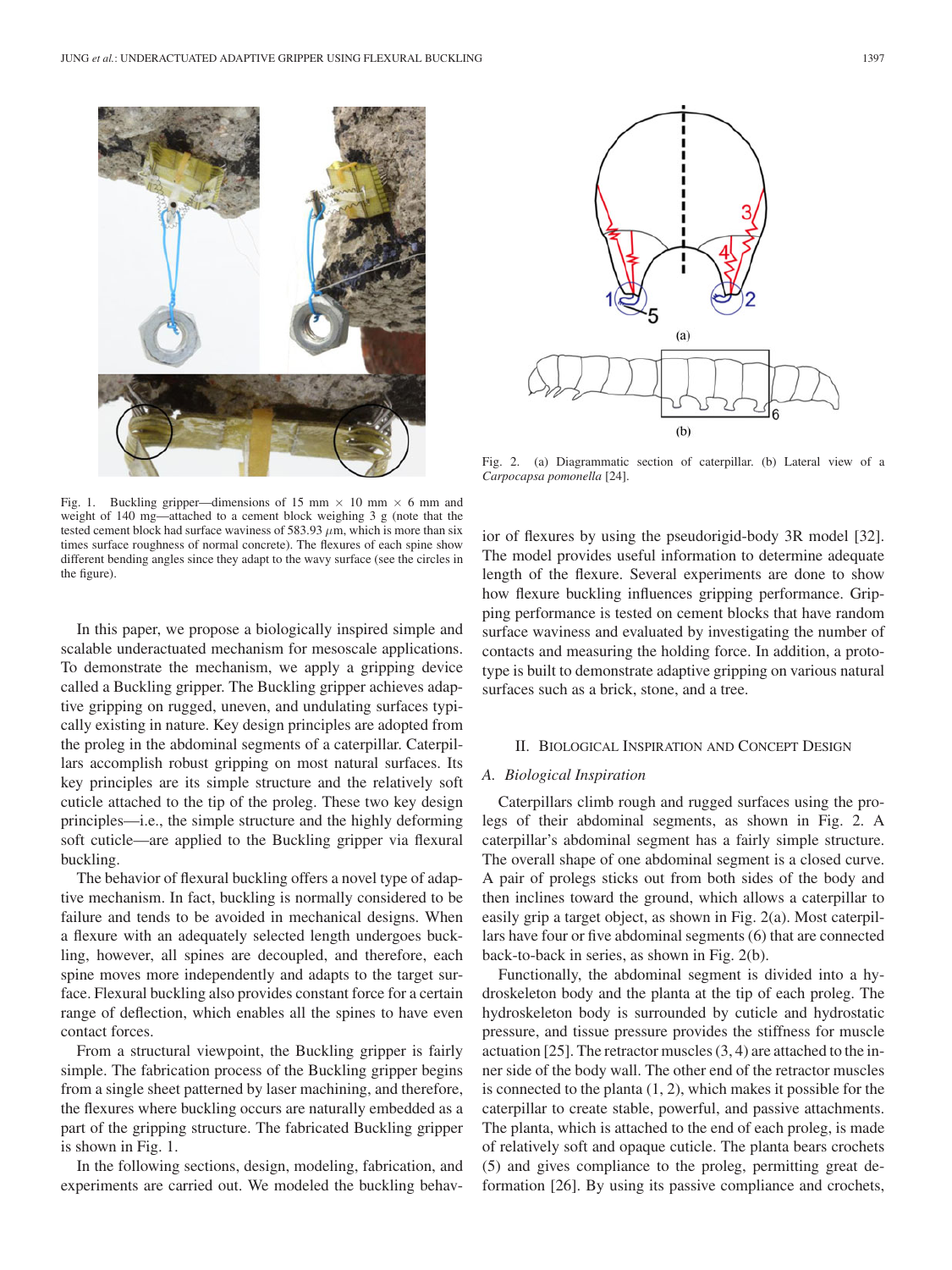

Fig. 3. (a) Basic gripping structure. (b) Multiple segments.

a caterpillar can maintain a robust grip on rough and rugged surfaces.

In addition, the mechanism of actuation is simple and energy efficient. Caterpillars control their planta by using contraction and release of the retractor muscles (3, 4). Initially, the planta is closed as shown on the right in Fig. 2(a). When the retractor muscles are contracted, the planta opens as shown on the left in Fig. 2(a). After releasing the retractor muscles, the planta closes again and grips the target object. In other words, caterpillars do not consume energy while maintaining the grasp.

#### *B. Design*

The overall shape of the Buckling gripper is inspired by the design of the caterpillar's prolegs in the abdominal segments. The gripper is made of rigid links and flexures, and a pair of spines sticks out from both sides, as shown in Fig. 3(a). The gripper has, from the top, an upper rigid plate  $P_u$ , whose two outer planes are bent toward the ground so that the spines face downward, and a lower rigid plate  $P_l$ . The upper plate and lower plate are connected by pairs of flexure links that are attached symmetrically on both sides of the plates. The spine link provides serial connection of the middle flexure joint  $F_m$ , the middle rigid link  $L_m$  where the spine is attached, and the lower flexure joint  $F_l$ . Inside the structure, a bar and two shape memory alloy (SMA) coil spring actuators are inserted for actuation and a rubber band is installed for recovery. The gripping motion is straightforward and the procedure is explained in Fig. 4.

The basic structure has a single pair of*spine links*. The singlepaired gripper is extended to a gripper that has multiple pairs of spines, to increase the probability of successful gripping by increasing the number of contact points. The current design easily allows for the number of spines to be increased by connecting each pair back-to-back in series, as shown in Fig. 3(b). Then, all the *spine links*share the same upper and lower plates. Increasing



Fig. 4. Procedure of gripping: pushing the bar, locating the gripper on the place where attachment is desired, and releasing the bar.

the number of pairs without increasing the number of actuators, however, does not necessarily guarantee successful gripping.

There are two issues: One is that since the *spine links* are attached to the same upper and lower plates, the configuration of each spine is constrained. Second is that the force on each spine could differ depending on the position of the spine; one of the spines could apply a large force on the surface, and the gripping will easily be unstable. To increase the stable gripping probability, each spine has to make a contact with even forces on the contact points. Normally, differential mechanism is used for other grippers to solve this problem by providing the uniform contact forces. Differential mechanisms, however, are complicated to apply in small scale and have limited scalability. To solve this issue, we propose using the behavior of flexural buckling.

The behavior of flexural buckling displays a property of nonlinear force versus gripping angle. The gripping angle  $\theta$  is indicated in Fig. 5(b). For example, let us assume that two grippers attach to a rugged surface shown in Fig. 5(a) and (b). One gripper has linear elastic materials, and the other has buckling flexures. When they attempt to attach to the rugged surface, each spine deforms by a different amount depending on the shape of the surface [see Fig. 5(a) and (b)].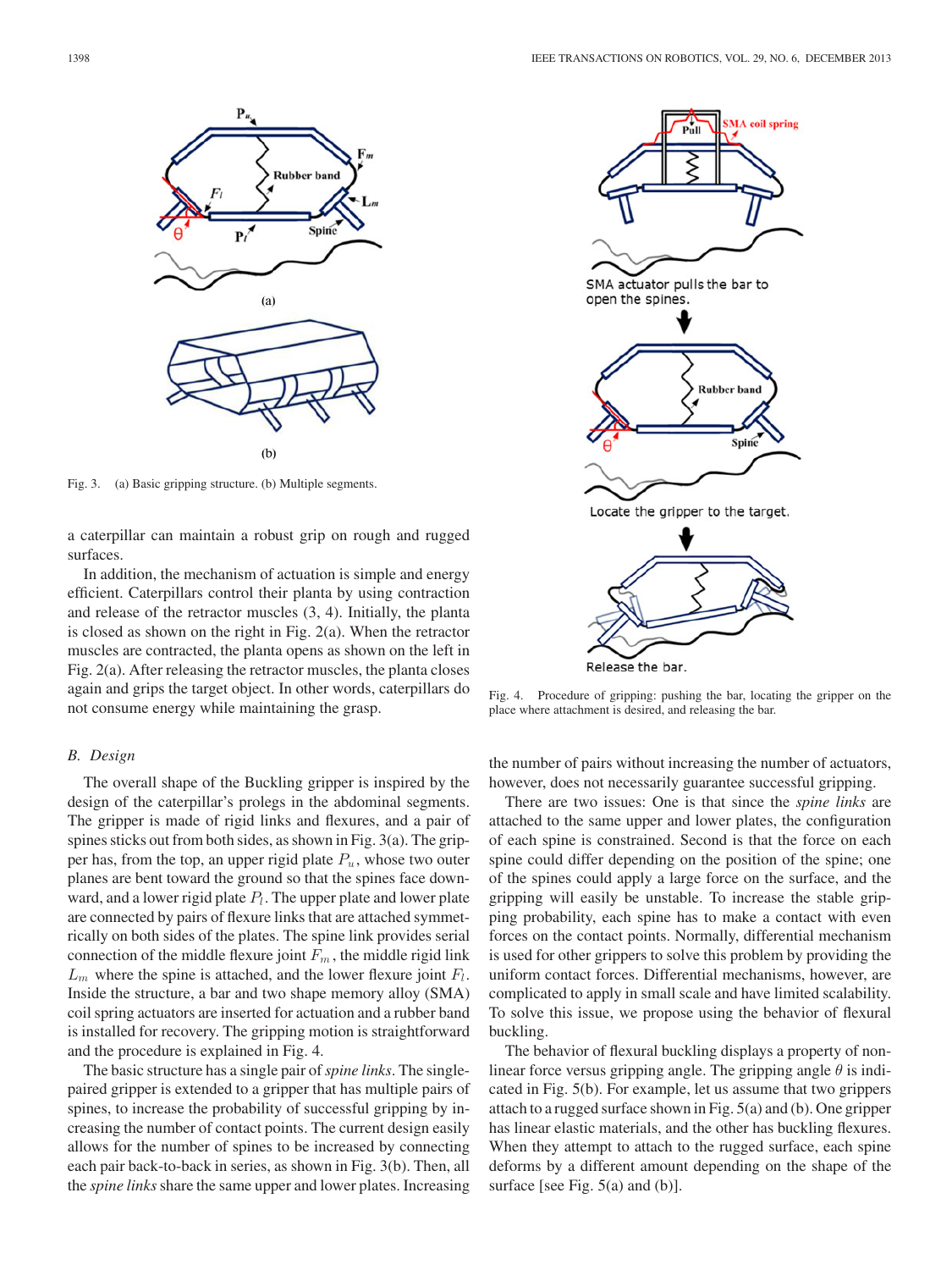

Fig. 5. Gripper with (a) linear elastic materials and (b) buckling flexures trying to grip the target surface; contact force versus gripping angle of the spines in the case of (c) linear force for linear elastic materials and (d) nonlinear force profile for buckling flexures.

In the case of a linear elastic material, the contact force is proportional to the gripping angle of each spine. Then, each spine has different contact forces depending on the deflection of the material, as shown in Fig. 5(c). Therefore, if one of them deflects more, the contact force is concentrated on the spine. As a result, the gripping posture may become unstable.

On the other hand, the behavior of flexural buckling displays a property of nonlinear force versus gripping angle, as shown in Fig. 5(b). This nonlinear property implies that the force remains constant for a certain range of deflection, and hence, all the spines will have similar contact forces. In other words, even though the contact force of each spine depends on and differs from their configuration, the constant force region allows the spines that are bent by different angles to generate identical contact forces, as shown in Fig. 5(d).

#### III. CONTACT FORCE AND GRIPPING RANGE ANALYSIS

The contact force and the gripping range of the Buckling gripper are determined by its flexures. The Buckling gripper includes two flexures  $(L_2 \text{ and } l)$ . The lower flexure l is related to the *force level*, but its main function is as a rotational joint. On the other hand, the middle flexure  $L_2$ , which undergoes buckling, is related to all the characteristics. Therefore, the length of  $L_2$ is the main parameter to be considered when determining the characteristics of the Buckling gripper.

To analyze large and nonlinear deflections such as buckling, the pseudorigid-body model (PRBM) [27] is used. The PRBM provides a simple, straightforward method to analyze compliant mechanisms by replacing a flexure beam with a flexural pivot and a pseudorigid link. The force–deflection relationship is then determined by the principle of virtual work.

#### *A. Modeling of Flexures*

Several PRBMs have been developed to analyze the tip deflection of large deflecting beams for various loading conditions [28]–[31]. Among others, we applied the PRB3R model

TABLE I CHARACTERISTIC RADIUS FACTOR AND STIFFNESS COEFFICIENT

| Characteristic<br>radius factor | $v_1 = 0.1$           | $v_2 = 0.35$ | $v_3 = 0.40$           | $\gamma_4 = 0.15$  |
|---------------------------------|-----------------------|--------------|------------------------|--------------------|
| <b>Stiffness</b><br>coefficient | $K_{\theta l} = 3.51$ |              | $K_{\varphi 2} = 2.99$ | $K_{\odot} = 2.58$ |

proposed by Su [31], which provides the constant spring stiffness and the constant geometric parameters that are independent of the loading condition. Generally, the characteristic radius factor and stiffness coefficients are dependent primarily on the external loading condition. In particular, these parameters show a large difference between two loading conditions: the pure force condition and the pure moment condition. Su computed the parameters under both conditions and optimized the parameters so that the tip deflection could fit well for a wide range of external loads. The optimized characteristic radius factor  $\gamma_n$  and the stiffness coefficients  $K_{\theta n}$  are presented in Table I. Based on the values in Table I, the locations of the torsion springs and spring constants are determined. Fig. 6 shows the gripper and application of the equivalent model, the PRB3R model. The PRB3R model consists of four rigid links connected by three torsional springs. The stiffness of the three torsional springs placed at the pivot is given as  $k_n = K_{\theta n} E I / L_2$ , where E is young's modulus, and  $I$  is moment of inertia. The short flexure  $l$  is replaced with a short flexural pivot. The short flexural pivot is applied when the flexure is shorter than one tenth of the rigid part and when the stiffness of the torsional spring is given as  $k_4 = EIIl$ .

## *B. Static Gripping Force*

To simplify the analysis, we make the following assumptions: First, the lower plate and upper plate move along the vertical direction. Second, the direction of the contact force is perpendicular to the spine. Third, generalized coordinates  $q$  are chosen for the actuation displacement  $q_1 = d$  and the gripping angle  $q_2$  $= \theta$ . With these assumptions, we determine the contact force, actuation force, and other geometric properties such as  $\theta_1$ ,  $\theta_2$ , and  $\theta_3$  by the principle of virtual work.

The kinematic coefficients are given in Table II, determined using the position vector closure equation and Cramer's rule.

Work done by the spine is given as

$$
\delta W_s = \vec{F}_s \cdot \delta \vec{z}_s = F_s L_s \delta \theta. \tag{1}
$$

Work done by the actuator is given as

$$
\delta W_a = \vec{F}_a \cdot \delta \vec{z}_a = F_a \delta d. \tag{2}
$$

Virtual work done by the torsional spring is given as

$$
P.E. = \frac{1}{2}k_1\theta_1^2 + \frac{1}{2}k_2\theta_2^2 + \frac{1}{2}k_3\theta_3^2 + \frac{1}{2}k_4\theta^2 \tag{3}
$$

$$
\delta W_{\text{torsional}} = \sum \frac{\partial P.E.}{\partial q} (-\delta q). \tag{4}
$$

Net virtual work done by the applied forces is given. Then, the following equation is valid:

$$
\delta W_{\text{all}} = \delta W_s + \delta W_a + \delta W_{\text{linear}} + \delta W_{\text{torsional}} = 0. \tag{5}
$$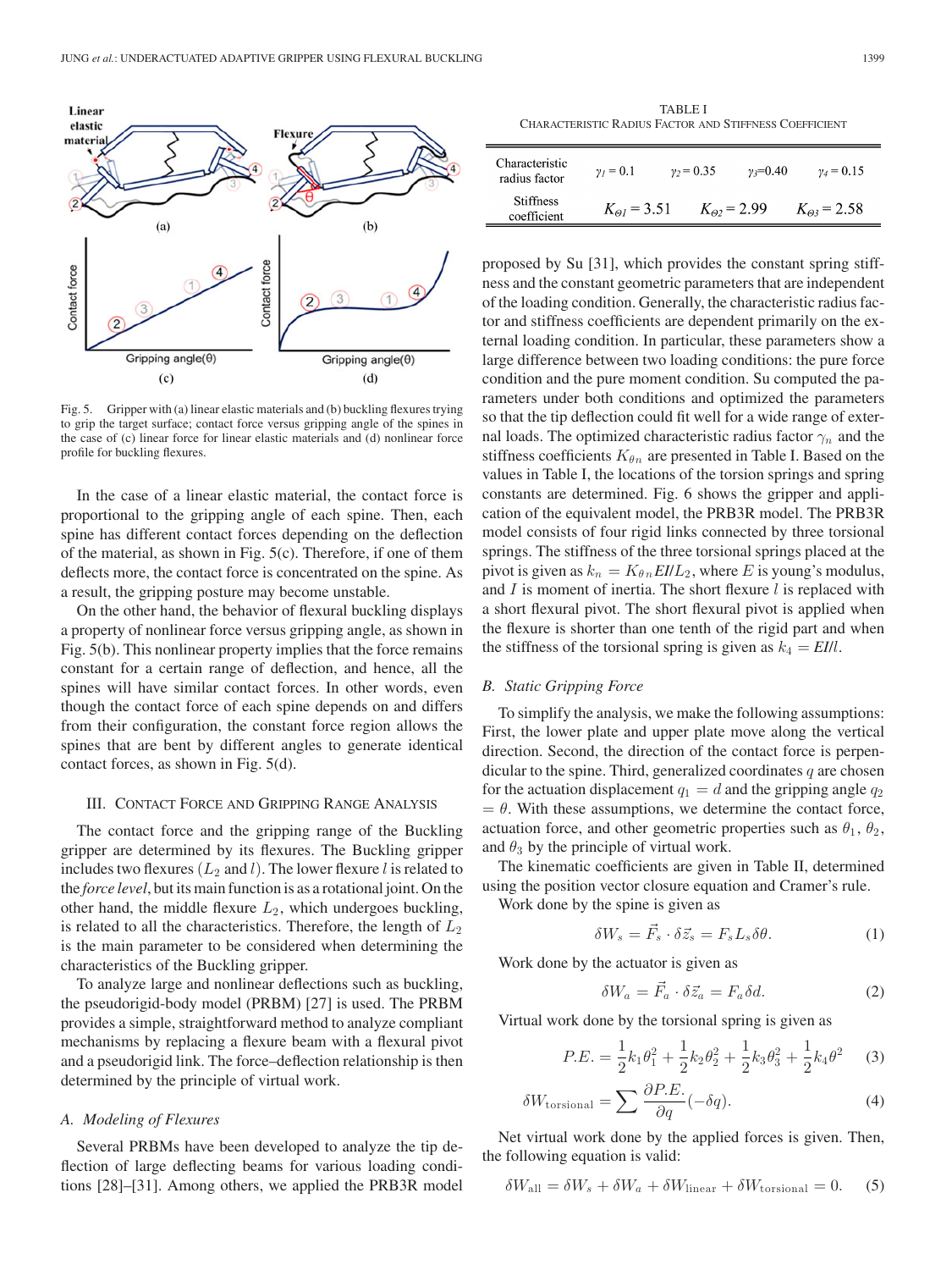

Fig. 6. (a) Gripper. (b) Its equivalent model. The bending angle  $\theta_0$  is a fixed value and is related to the initial shape. The long flexure  $L_2$  where buckling occurs is modeled with four rigid links with lengths of  $r_1, r_2, r_3$ , and  $r_4$ . These lengths are determined by the characteristic radius factor given in [31, Tab. 2]. Three torsional springs are located between the links. The spring constants are  $k_1$ ,  $k_2$ , and  $k_3$ , and the deflection angles are  $\theta_1$ ,  $\theta_2$ , and  $\theta_3$ . The short flexure l that performs a simple rotational joint is modeled with two rigid links and one torsional spring [27]. Lengths of both these links are equal to  $l/2$ , and the spring constant is  $k_4$ .

TABLE II KINEMATIC COEFFICIENTS

| $\partial \theta_{\rm i}$                                              | $\partial \theta _{_{2}}$                                                                       | $\partial \theta_{\rm i}$                                        |  |  |
|------------------------------------------------------------------------|-------------------------------------------------------------------------------------------------|------------------------------------------------------------------|--|--|
| дa                                                                     | дą                                                                                              | дą                                                               |  |  |
| $1 \sin(\theta_0 + \theta_1 + \theta_2)$<br>∂θ,                        | $\partial \theta_2$<br>$1 \sin(\theta_0 + \theta_1)$<br>1 $sin(\theta_0 + \theta_1 + \theta_2)$ | $1 \sin(\theta_0 + \theta_1)$<br>дθ,                             |  |  |
| дd<br>$\sin \theta$ ,<br>r,                                            | дd<br>$\sin \theta_2$<br>$\sin \theta_2$<br>$r_{\rm s}$<br>r,                                   | дd<br>$\sin \theta_2$<br>r.                                      |  |  |
| $\partial \theta_{\text{\tiny{l}}}$<br>$r_4 + L_3 + l/2 \sin \theta_3$ | $\partial \theta _{_{2}}$<br>$r_4 + L_3 + l/2 \sin(\theta_2 + \theta_3)$<br>$\sin \theta$       | $r_4 + L_3 + l/2 \sin(\theta_2 + \theta_3)$<br>$\partial \theta$ |  |  |
| $\partial \theta$<br>$\sin \theta_2$<br>$r_{\gamma}$                   | $\partial \theta$<br>$\sin \theta$                                                              | $\partial \theta$<br>$\sin \theta_2$                             |  |  |

TABLE III NORMALIZED PARAMETERS

| Normalized parameter         | Normalized parameter                |  |
|------------------------------|-------------------------------------|--|
| $f_s = \frac{L_2^2}{EI} F_s$ | $l_1 = L_1 / L_2$                   |  |
| $f_a = \frac{L_2^2}{EI} F_a$ | $l_{\rm s} = L_{\rm s} / L_{\rm b}$ |  |
| $l_1 = L_1 / L_2$            | $l = l / L$                         |  |
| $d' = d/L$                   |                                     |  |

By substituting  $(1)$ – $(4)$  into  $(5)$  and grouping the equations depending on  $\delta q_i$ , we obtain the following equations:

$$
f_s l_s - \left(k_{\theta_1} \theta_1 \frac{\partial \theta_1}{\partial \theta} + k_{\theta_2} \theta_2 \frac{\partial \theta_2}{\partial \theta} + k_{\theta_3} \theta_3 \frac{\partial \theta_3}{\partial \theta} + \frac{1}{l'} \theta\right) = 0
$$
 (6)  

$$
f_a - \left(k_{\theta_1} \theta_1 \frac{\partial \theta_1}{\partial d'} + k_{\theta_1} \theta_2 \frac{\partial \theta_2}{\partial d'} + k_{\theta_1} \theta_3 \frac{\partial \theta_3}{\partial d'}\right) = 0.
$$
 (7)

The normalized parameters are given in Table III. The geometric relations are derived as

$$
\theta_0 + \theta_1 + \theta_2 + \theta_3 + \theta = \pi \tag{8}
$$

$$
(\gamma_1 + l_1)C_0 + \gamma_2 C_{01} + \gamma_3 C_{012} + (\gamma_4 + l_3 + l'/2)C_{0123} = 0 \tag{9}
$$

$$
(\gamma_1 + l_1)S_0 + \gamma_2 S_{01} + \gamma_3 S_{012} + (\gamma_4 + l_3 + l'/2)S_{0123} = d'. \quad (10)
$$

By solving  $(6)$ – $(10)$  numerically, we can determine the contact force  $F_s$ , actuation force  $F_a$ , and other geometric properties  $\theta_1$ ,  $\theta_2$ ,  $\theta_3$ . Note that the contact force  $F_s$  is determined by solving  $(8)$ – $(10)$  and  $(6)$ . Note also that the input is the gripping angle  $\theta$  and that the actuation displacement d is fixed.

The derived equations  $(6)$ – $(10)$  consist of the parameters normalized by the upper link (L1 in Fig. 6). Therefore, several desired Buckling grippers that have same properties but various sizes can be developed by matching the length ratio—the length ratio indicates the ratio of the length of the flexures and the links (L2, L3, l in Fig. 6) to the length of the upper link (L1 in Fig. 6).

## IV. FABRICATION

The gripper was fabricated using a smart composite microstructure (SCM) [32]. The SCM process replaces the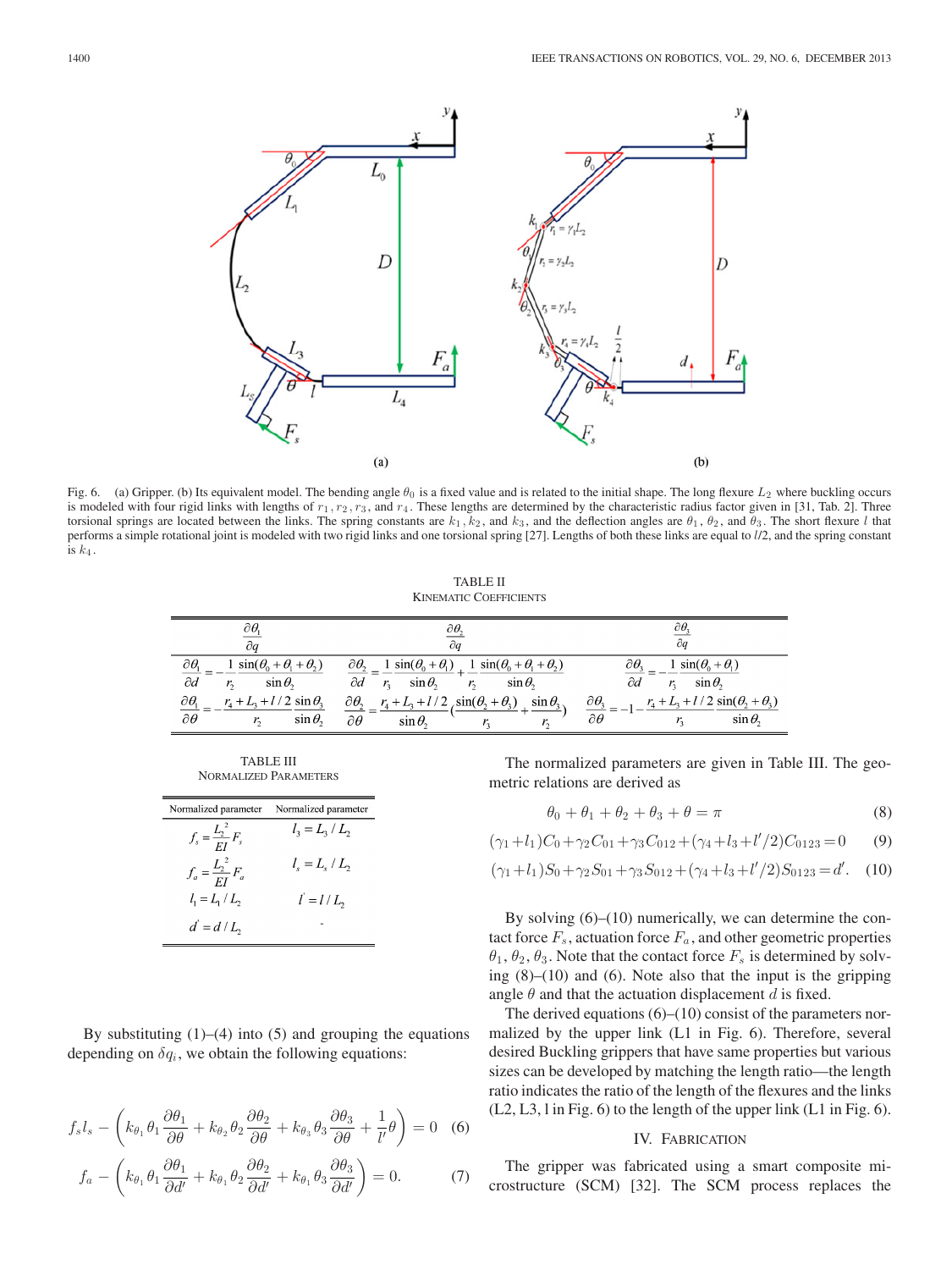

Fig. 7. (a) Two-dimensional pattern design. Circle-shaped holes are designed in order to install a rubber band through the gripping structure. Grippers are fabricated with varying lengths of the middle flexure joint. (b) Fabricated grippers of various scales and have the length ratios 0.714, 0.571, and 0.143. (c) Assembled grippers, ranging from a small gripper to a gripper the size of a human hand.

metal-based pin joints and links with composite-based links and flexure joints [33], [34], which makes it possible for the gripper to be small, compact, and lightweight. The gripping structure is divided into a rigid link part and a flexure joint part. The rigid links are made of glass fiber prepreg, and the flexure joints are made of polyimide film, as shown in Fig. 7(a). The assembly process consists of folding, spine attachment, and actuator insertions. Currently, all the assembly process is manually done, and therefore, robustness of the structure depends on the quality of the material and manufacturing.

For prestress in the structure, a rubber band is inserted between the upper and lower plates. As the stiffness of the rubber becomes larger, the contact force increases since the upper and lower plates get closer. The inserted rubber band has 20.1-g/mm stiffness. To open the spines, two symmetrically arranged SMA coil spring actuators are inserted between the upper plate and the bar [35], [36]. The actuator has 18 active coils of 13.6 g/mm stiffness in austenite phase, which is enough to actuate the rubber band.

In addition, users can easily change the size of the gripper depending on their desired properties; the properties—gripping range and contact force—of the Buckling gripper depend on the geometry, e.g., length ratio of the links and flexures. Fig. 7(b) and (c) shows fabricated grippers that differ in size and number of spines.

#### V. RESULTS

The buckling behavior of the flexure may or may not enhance gripping performance, since the buckling behavior varies greatly with the length of the flexure [37]. To investigate the influence of the flexure length, we present the contact force measurements from the gripping experiments and the simulation results while varying the flexure length. Other simulations are done to investigate the characteristics, e.g., *gripping range*, *force level*, and *force variation*, under other actuation displacements.

To quantify the gripping performance, we perform gripping tests with artificial blocks that have controlled waviness while measuring the holding force. In addition, experiments are done with cement blocks that have random waviness to show the feasibility of the gripper on real natural surfaces. Finally, simple

gripping tests are done on various other natural surfaces, e.g., a tree, stone, and brick.

#### *A. Behavior of Flexural Buckling*

To investigate the differing behaviors of the flexural buckling, we constructed an experimental setup that measures the contact force of various flexures with respect to the gripping angle. Fig.  $8(a)$ –(c) shows the setup for measuring the forces of the gripper. Detailed geometrical properties of the tested grippers are provided in Table IV. The length ratio of the tested flexures is limited to the compression dominant loading condition since the employed compliant beam model fits well in moment dominant loading conditions [31].

Fig. 8(d) shows the change in contact force as the gripping angle  $\theta$  increases according to the length ratio of the middle flexure. First, a nonlinear region appears where the local maximum and the local minimum exist, which is typical behavior of flexural buckling.

To characterize the buckling behavior, we propose three parameters, which represent the main differences between the short flexures and the long flexures: *gripping range*, *force level*, and *force variation*.

The *gripping range* is defined as

$$
R_G = \theta_{\text{max}} \tag{11}
$$

i.e., the maximum gripping angle by which each spine can rotate independently. When the flexure is short, the gripping range becomes constrained by the length of the flexure itself, which inhibits additional rotation. That is, each spine moves more independently as the flexure increases in length.

The *force level* is defined as

$$
F_L = \frac{1}{\theta_{\text{max}}} \int_0^{\theta_{\text{max}}} f_c(\theta) d\theta \tag{12}
$$

where  $f_c(\theta)$  is the function of the contact force. The *force level* is a representative contact force defined as an average of contact forces. The *force level* is related to the stiffness of the flexure, and therefore, the *force level* decreases as the length of the flexure increases. In Fig. 8(d), as the length ratio of the flexure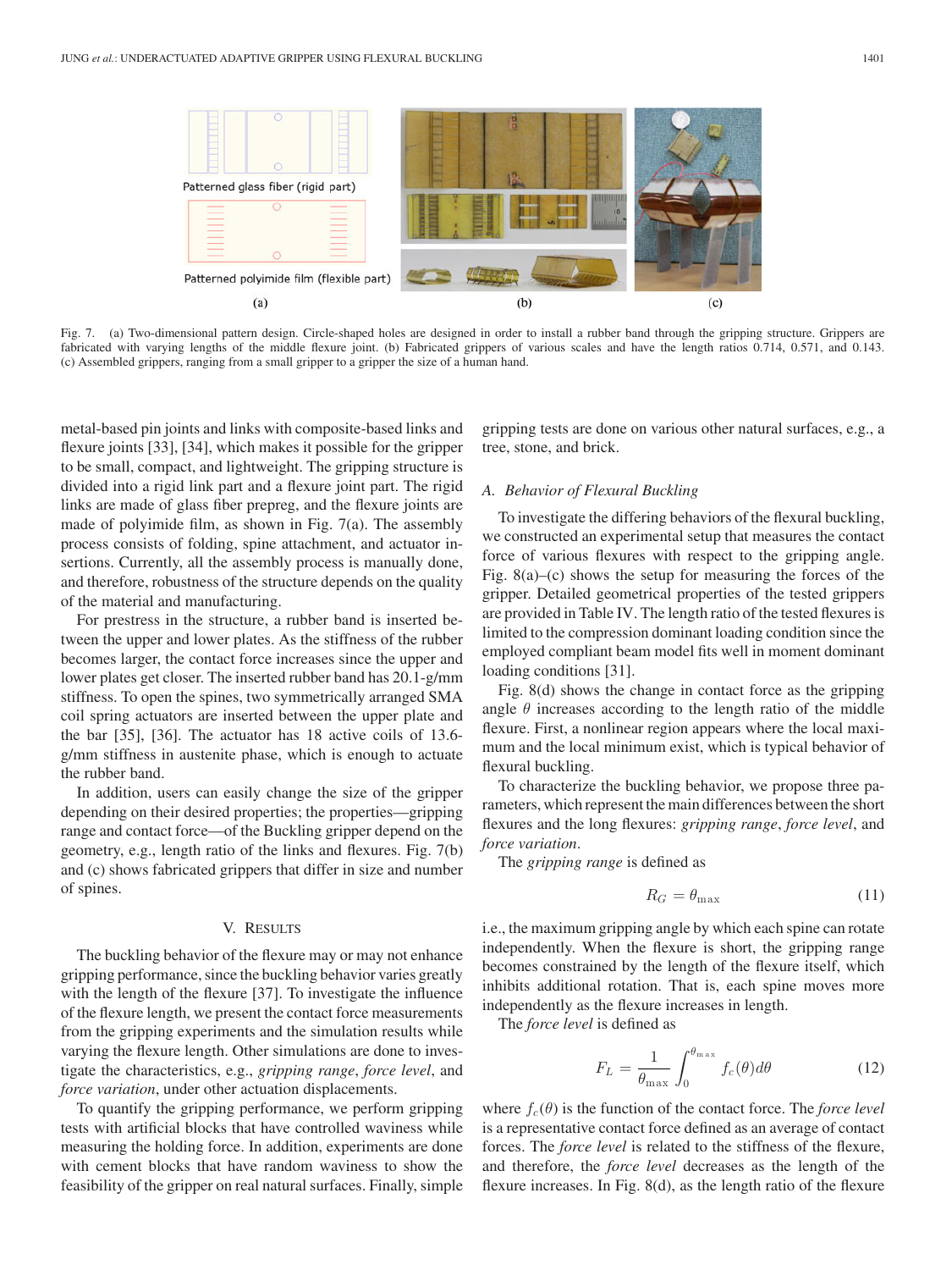

Fig. 8. (a) Experimental setup of the contact force measurement. (b) Diagonal view. (c) Magnified front view. Each gripper is fixed to the servo motor. The center of the lower flexure is fitted to the center of the motor so that the spine is always perpendicular to the bar connected to the load cell. The servo motor then rotates by 1<sup>°</sup> and measured the data after the contact force settles down to a static value. Five runs are done for each gripper with different length ratio and the error bars are indicated in the graph to show the standard deviation. The experiments are performed when 10% of the initial distance is actuated, which is the general actuation length when a gripper grips a surface. (d) Experimental and (e) simulated results for gripping angle versus contact force according to various length ratios of the middle flexure. Numbers in the legend x correspond to the ratio of the middle flexure  $L_1 : L_2 : L_3 : l = 1 : x : 0.429 : 0.057$ .

TABLE IV VALUES OF PARAMETERS OF THE GRIPPER IN THE EXPERIMENTS AND THE SIMULATIONS

| Parameters                         | Value              | Unit |
|------------------------------------|--------------------|------|
| $\mathop{\hbox{\rm L}}\nolimits_0$ | 4                  | mm   |
| $L_1$                              | 3.5                | mm   |
| L2                                 | 1.0, 1.5, 2.0, 2.5 | mm   |
| $L_3$                              | 1.5                | mm   |
| $\mathop{\rm L{}}\nolimits_4$      | 4                  | mm   |
| Ls                                 | 9.8                | mm   |
|                                    | 0.2                | mm   |
|                                    | 65                 | deg. |

TABLE V COMPARISON OF EXPERIMENTAL AND SIMULATION RESULTS

|            | Length<br>ratio | $R_G$ (degrees) | $F_L(N)$ | $F_V(N)$ |
|------------|-----------------|-----------------|----------|----------|
| Experiment | 0.287           | 40              | 0.0371   | 0.0126   |
|            | 0.429           | 52              | 0.0194   | 0.0060   |
|            | 0.571           | 55              | 0.0145   | 0.0050   |
|            | 0.714           | 59              | 0.0133   | 0.0031   |
| Model      | 0.287           | 38.5            | 0.0344   | 0.0224   |
|            | 0.429           | 48.5            | 0.0201   | 0.0082   |
|            | 0.571           | 56              | 0.0153   | 0.0039   |
|            | 0.714           | 60              | 0.0142   | 0.0027   |

increases to 0.714, the *gripping range* increases to 59◦, but the *force level* decreases to 0.0133 N.

The *force level* shows the average of contact forces but has difficulties to predict dispersion of the contact forces. To provide variation of the contact forces, we define the *force variation* as

$$
F_V = \sqrt{\frac{1}{\theta_{\text{max}}}} \int_0^{\theta_{\text{max}}} (F_L - f_c(\theta))^2 d\theta
$$
 (13)

which is the standard deviation of the contact forces. This indicates the variation of contact forces from the *force level* and the *force variation* could be a criterion to judge even contact force condition. The *force variation* decreases as the flexure becomes longer. In Fig. 8(d), in the case of the length ratio of 0.287, the *force variation* is as large as 0.0126 N. Conversely, for the gripper with the length ratio of 0.714, the corresponding value is 0.0031 N, which means the contact forces are similar without considering spine configuration.

Using the derived model, we simulated the contact force. The results are shown in Fig. 8(e) and compared with the experimental results. Table V presents a comparison of the experimental and simulation results. The simulation result and experimental result fit quite well when the flexure is long. When the flexure is short, some error is present in the *force level* and the *force variation*. In the case of short flexures, these are under high loading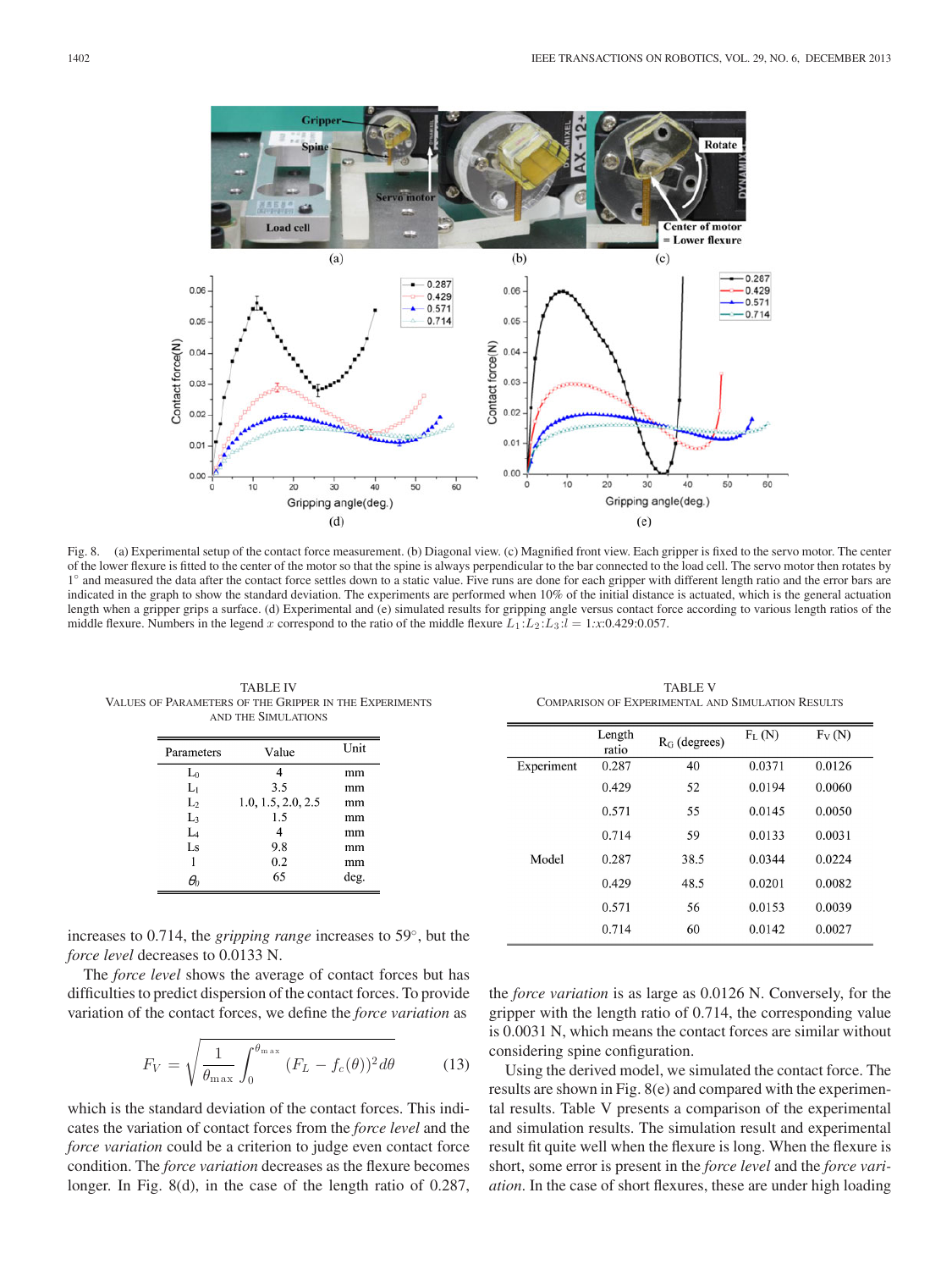

Fig. 9. Contact force according to the gripping angle and actuation displacement. Grippers with flexure lengths of (a) 0.278, (b) 0.429, (c) 0.571, and (d) 0.714 for the middle flexure are used for the simulation. The simulation is carried out when the actuation displacement is 5%, 10%, 15%, and 20% of the initial distance.

conditions, such as large axial forces that compress or place the beam under tension, and cases where the beam has inflection points imply that the beam curvature has changed; these are limitations of the proposed model. While some error occurs in short flexures, we are more interested in the long flexures that will be used in practice.

The results of the experiment give the contact force at the specified actuation displacement  $D$  as shown in Fig. 6. To predict the characteristics under other actuation displacement values, we need to simulate the characteristics under various actuation displacements using the derived model. The simulations were performed while varying the length ratio of the flexure, and the results are shown in Fig. 9. The results show the changes in the characteristics with varying actuation displacements.

Of the three characteristics, we focused on the *force variation*, since this is sensitive to the actuation displacement depending on the length of the flexure. In all cases, the *force variation* increases as the actuation displacement increases, but the extent is very different. In the case of the short flexures with length ratios of 0.287 and 0.429, the *force variation* increases steeply. When the grippers with these length ratios are fully actuated, the force variations are 0.26 and 0.08 N, respectively, as shown in Fig. 9(a) and (b). Conversely, in the case of longer flexures, a narrow *force variation* is observed. Even when the grippers are fully actuated, the force variations are only 0.02 N for the 0.571 length ratio and 0.01 N for the 0.714 length ratio. The simulation results suggest that the Buckling gripper with the long flexure ratio enables the spines to have even contact forces, regardless of actuation displacement or gripping angle.

### *B. Discussion*

From the contact force measurements, we find that the gripper with the long flexure has a lower *force level* but a wider *gripping range* and a narrower *force variation* than the gripper with the short flexure.

The values of the three proposed parameters enable us to understand the mechanism of adaptive gripping and to determine an adequate length ratio for the flexure that satisfies the conditions of adaptive gripping: a sufficient number of contacts and even contact forces. The number of contact points at which the spines actually touch the surface is related to the *gripping range*. The *gripping range* is the actual displacement through which the each spine can move independently. Thus, a wide *gripping range* increases the probability that a spine is able to engage with asperities on the target surface; the wider the *gripping*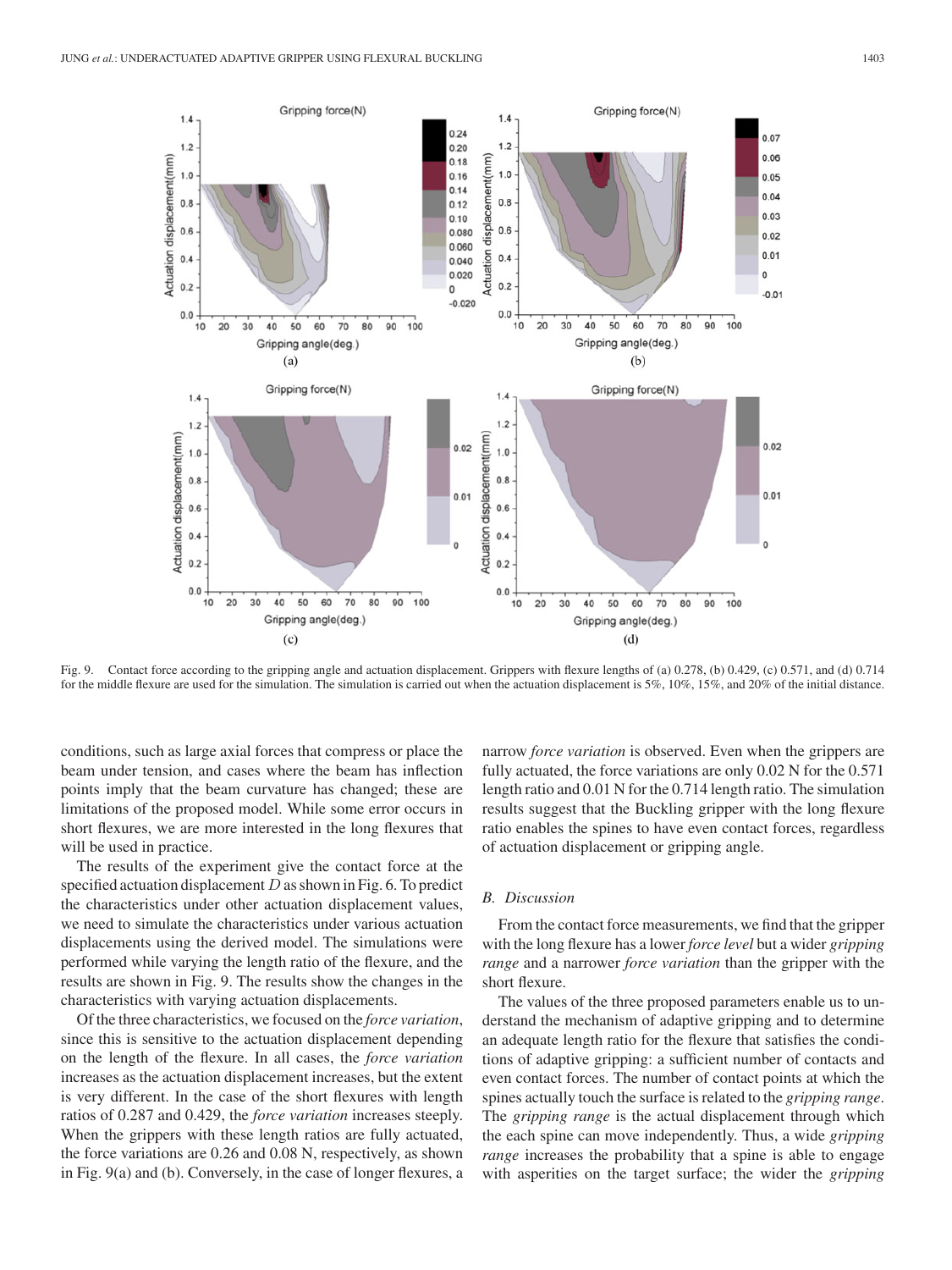1404 IEEE TRANSACTIONS ON ROBOTICS, VOL. 29, NO. 6, DECEMBER 2013



Fig. 10. Force level according to flexure thickness and flexure width.

*range*, the longer the displacement of scraping the asperities. Therefore, the gripper with long flexure has a high probability of overcoming a low *force level* via an increased number of contacts.

The gripper with long flexure has not only greater number of contacts but also has even contact forces exerted by the spines on the surface. When a gripper grips a surface, the actuation displacement is determined as a constant value, but each spine has its own gripping angle, depending on the shape of the target surface. The difference in the gripping angle corresponds to the difference in contact force. The narrow *force variation*, however, enables all spines to have similar contact forces, which results in a more stable gripping posture.

In addition, the simulation results help in designing a gripper that has the desired *gripping range*, *force level*, and *force variation*. The *gripping range* and the *force variation* are determined by the length ratio of the middle flexure. Based on the previous analysis, we recommend that the length ratio of the middle flexure be larger than 0.571. Furthermore, the desired *force level* can be obtained by adjusting the width and the thickness of the flexure. In the section on modeling, we showed that the *force level* is proportional to the width and the cube of the thickness. Fig. 10 shows the force level according to the flexure width and flexure thickness.

These results are obtained from the one-way gripping action. If the contact forces were measured while the gripper is being opened, however, the graph could be different because of the hysteresis effect. Therefore, in the applications where a two-way gripping action or a feedback control is required, the hysteresis effect needs to be considered.

#### *C. Gripping Performance on Artificially Controlled Surfaces*

We have shown that the gripper with the long flexure is more likely to achieve adaptive gripping. To verify the gripping performance, we performed experiments on various surfaces.

Generally, a surface has two kinds of characteristics: surface roughness and surface waviness. Roughness is a measure of the texture of a surface. For example, machined granite, polished granite, and rough-cut granite are same material but have differ-



Fig. 11. (a) Symmetric blocks and asymmetric blocks with different degrees of surface waviness  $r$  that stands for undulation of the blocks. (b) Experimental setup for holding force measurements.

ent surface roughness. Waviness is a broader view of roughness and indicates how uneven, undulating, and rugged a surface is.

Overcoming surface roughness depends greatly on the tip radius of the spine and the contact angle [38]. This means that a gripper can hook most surfaces if the gripper has very sharp spines and an appropriate contact angle. However, a gripper may grip only one of two surfaces of the same roughness if they differ in waviness. Therefore, in order to not only hook but grip rugged surfaces as well, a gripper should be able to overcome surface waviness.

To exclude the influence of surface roughness as related to the tip radius of the spine, we performed an experiment with several blocks having artificially controlled roughness and waviness. The roughness of these blocks had a unique value, but the degrees of waviness were different. Therefore, we investigated the influence of only surface waviness on gripping performance.

Gripping performance was tested on two quite differently arranged blocks in order to test their performance under various conditions. One block has a symmetric arrangement and the other has an asymmetric arrangement, as shown in Fig. 11(a). To test the gripping performance depending on the length ratio of the flexure, two grippers were prepared. Both grippers had six pairs of spines each, but had different length ratios of the flexure: 0.287 and 0.571. Their performance was evaluated in terms of measurement of the holding force ratio and the holding force, as shown in Fig. 12(a). The holding force ratio is the ratio of the holding force when the waviness value is zero to when it is not zero. This ratio provides a clear comparison of the variations in the holding force caused by the surface waviness of the two grippers.

On the symmetric blocks, the holding force in the long flexure maintained 71% of the initial holding force ratio in spite of an increase in the waviness. In case of the short flexure, however,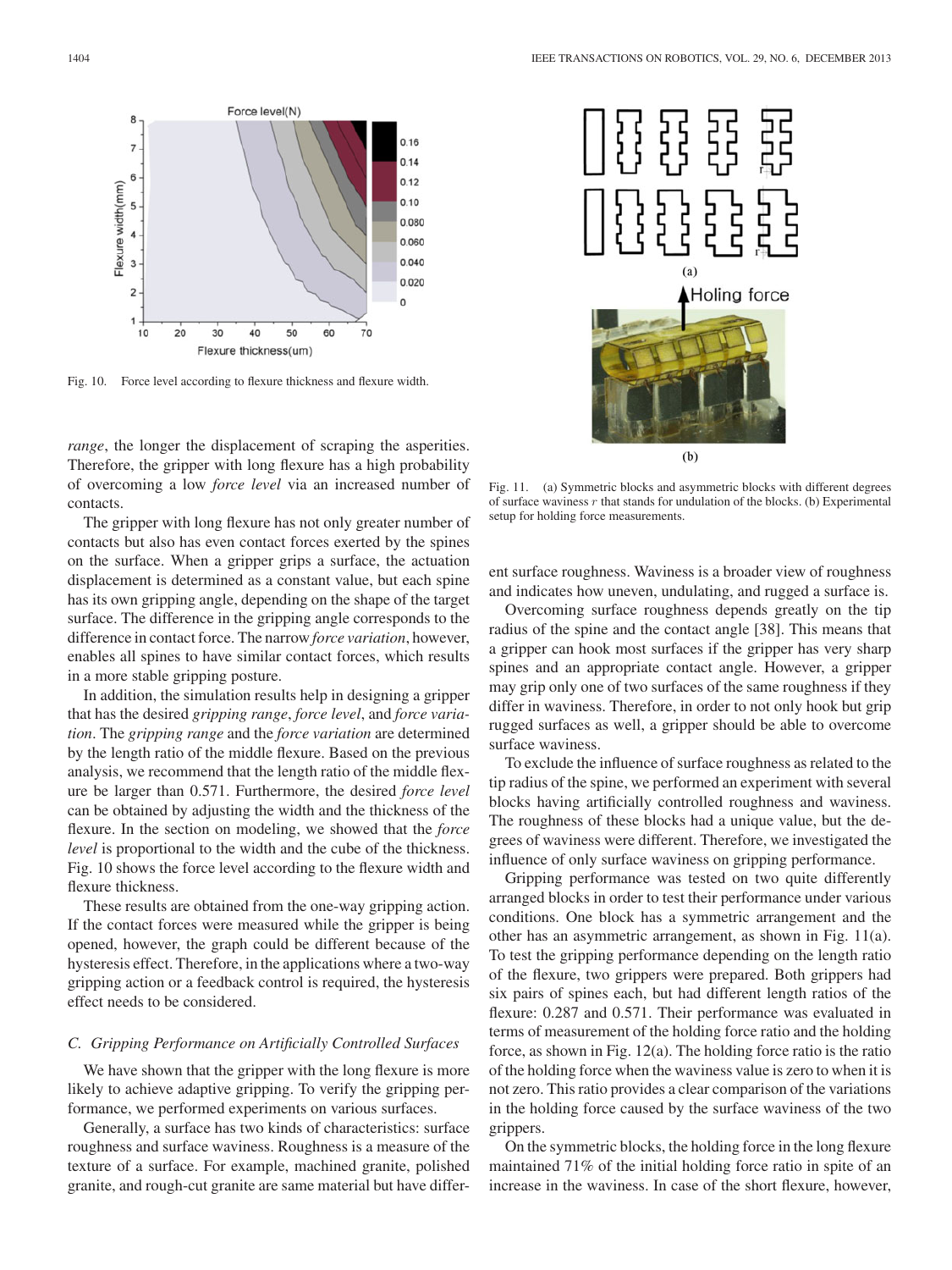

Fig. 12. (a) Holding force ratio versus waviness. (b) Number of contacts versus waviness. Cases of the long symmetry/asymmetry and the short symmetry have the same profile.

the holding force ratio rapidly decreased, and 40% of the initial holding force was maintained. This result is attributed to a decrease in the number of contacts. When the flexure is short, the number of contacts decreases rapidly, whereas it declines gradually when the flexure is long.

This phenomenon can be clearly seen in the case of the asymmetrically arranged blocks, as shown in Fig. 12. On asymmetric blocks, the gripper with the short flexures rotates and tilts, since the sum of the moments from the reaction force of the spines causes failure of the gripping. In Fig. 12(b), this phenomenon boosts the decrease in the number of contacts by leading to an unstable position. As can be seen in Fig.  $12(a)$ , the holding force ratio for the case of short symmetry decreases rapidly, and only 19% of the initial holding force ratio is maintained. In contrast, the holding force ratio for the case of long symmetry decreases modestly, and 61% of the initial holding force ratio remains. Further, the moments from the reaction forces of the spines are exerted on the gripper, but the compliance of the flexure behaves as if there were damping. As a result, the gripper hardly rotates at all and sustains a higher holding force ratio than is the case with short symmetry.

## *D. Gripping Performance on Natural Surfaces*

In the real world, different surfaces have different surface roughness and waviness properties. To demonstrate the feasi-



Fig. 13. Holding force versus surface waviness on randomly chosen cement surfaces. The lines and bars indicate the holding force and the number of contacts, respectively.

bility of the Buckling gripper under random conditions, we performed gripping tests on randomly chosen cement blocks commonly found in real life. Three cement surfaces that have similar surface roughness but different waviness properties were prepared. The aim of this was also to focus on overcoming surface waviness.

To verify the gripping performance according to the length of the flexure, two grippers having flexures with different length ratios were prepared. The length ratio for the middle flexure of one gripper was 0.714, and that of the other gripper was 0.287.

Evaluation was performed by measuring the holding force and checking the number of contacts. To better observe the difference in the number of contacts, each gripper was designed to have ten pairs of spines. For each block, gripping was attempted ten times.

Fig. 13 shows the results. The  $x$ -axis in these parts of the figure represents the surface waviness, and the  $y$ -axis in these parts represents the number of contacts and holding force, respectively. Both the number of contacts and the holding force decrease as the surface waviness increases, but the extent of decrease is different. In the case of short flexure, the number of contacts decreases from 18.8 to 14.3 as soon as the surface waviness increases and drops to 3.7. The holding force shows larger initial value than the longer case but drops steeply as the surface waviness changes and reaches  $0 \text{ N}$  on the fifth surface. That is, none of the spines grip. In contrast, for the gripper with long flexure, the number of contacts decreases from 20 to 18.3 when the cement surface is changed to a wavier surface. Not only does the number of contacts barely drop, but also the holding force shows only a slight decrease. Even when the cement surface is changed to the much wavier surface, the number of contacts is 10.3, and the holding force is 0.053 N. These values are much larger than those of the gripper with short flexure.

Fig. 14 shows the 140-mg Buckling gripper attached to a tree, stone, and brick with 3.0 g weight. A magnified picture of the Buckling gripper is also shown in Fig. 14(c). Depending on the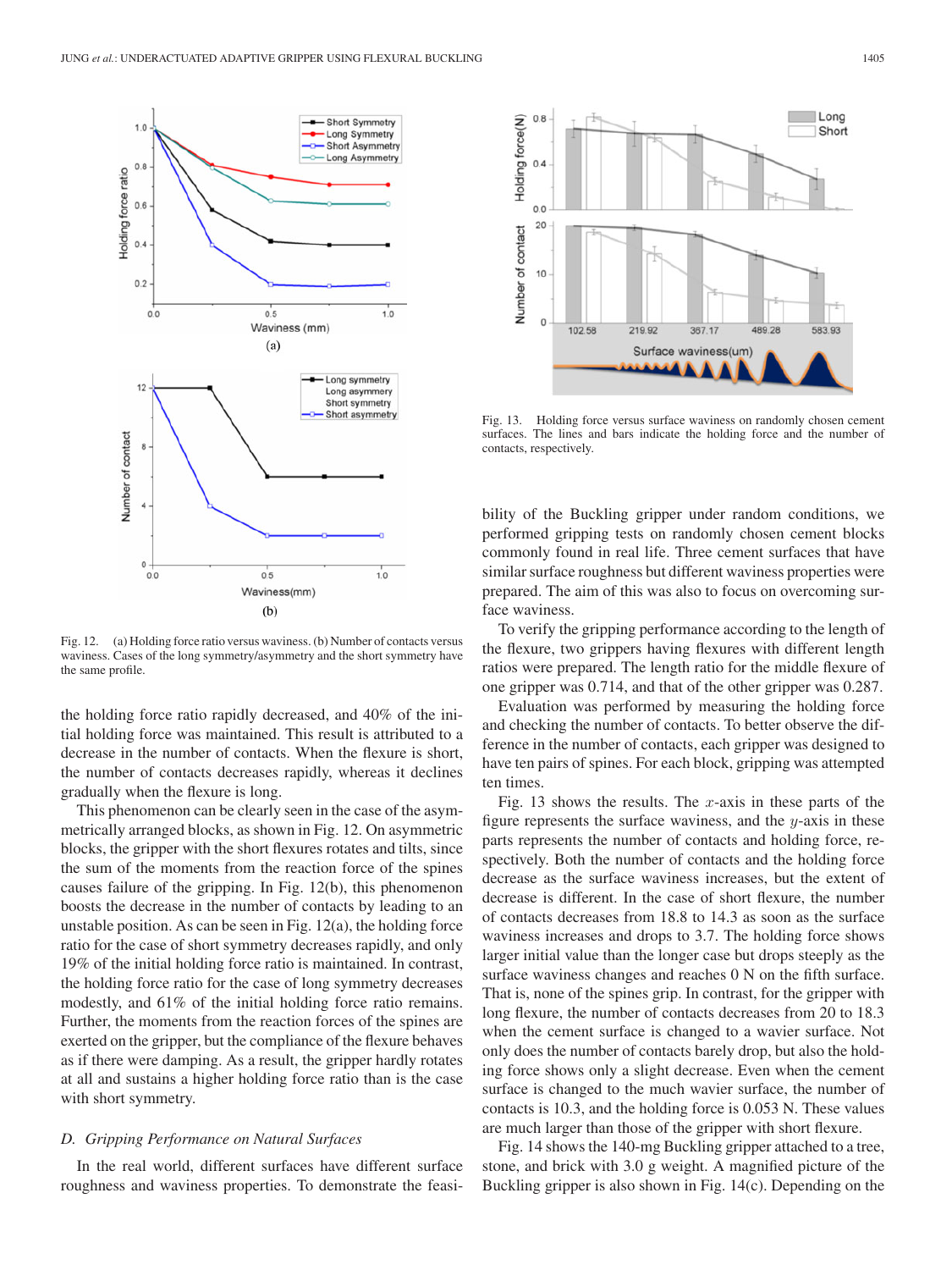

Fig. 14. (a), (b) Buckling gripper attached to a tree, stone, and brick. (c) Magnified images of (a).

shape of the surface, each spine deforms by different amounts (circles in Fig. 12) and attaches to the target surfaces adaptively.

## VI. CONCLUSION

We have proposed a novel type of adaptive gripper called the Buckling gripper. The Buckling gripper achieves adaptive gripping on uneven, rugged, and undulating surfaces. The key design principle is flexural buckling, which has been inspired by nature. Using the PRBM model, we showed that the buckling behavior of the middle flexure with a suitably chosen length ratio provides not only a wide gripping range but a narrow range of force variation as well. As a result, these properties contribute to an increase in the number of contacts with even contact forces. The actual effects of the flexural buckling were verified by carrying out gripping performance tests on randomly chosen cement blocks commonly found in the real world.

We expect the gripper to be used in small-scale applications. In particular, it has significant advantages when employed in small-scale mobile robots that maneuver in hazardous situations where numerous cracks or potholes exist or climbs undulating surfaces for search and rescue. In these situations, the robot is required to maintain tight grip on rough and wavy surfaces. In small scale, to employ gripping devices with additional underactuated mechanisms is challenging since such mechanisms tend to be weighty and cause the robots to be complicated. Due to the simplicity of the mechanism proposed, the entire system becomes lightweight and easy to fabricate. We previously have shown the feasibility by applying the early version of the Buckling gripper to a small-scale crawling robot [39] that has a finger size dimension and a weight of 1.2 g. The robot is inspired by an inchworm and has one gripper to grip the ground and lift its body on one end. It can swing the upper body to explore the surroundings. This crawling robot can be extended to a climbing robot by employing two grippers at both ends. The robot will be able to climb walls by alternatively gripping and releasing each gripper. In addition, to increase the successful gripping probability, segments of the *spine link* need to be increased. Other examples that use spines, e.g., Spinybot [11] and omnidirectional anchor [15], have large number of spines to increase the number of contacts and load sharing ability. Similarly, the Buckling gripper can increase the successful gripping probability and the holding force by increasing the number of the *spine links*.

In the future, diversifying the shapes of the gripper and increasing the number of *spine links* will provide better gripping performance, e.g., circular shape with *spine links* on all edges. Furthermore, the scalability of the mechanism will enable us to expand the field of applications by providing a hand size gripper that can grasp variously shaped objects such as cups and phones.

#### **REFERENCES**

- [1] L. Birglen, C. Gosselin, and T. Laliberté, *Underactuated Robotic Hands*. vol. 40, New York, NY, USA: Springer-Verlag, 2008.
- [2] S. Hirose and Y. Umetani, "The development of soft gripper for the versatile robot hand," *Mech. Mach. Theory*, vol. 13, no. 3, pp. 351–359, 1978.
- [3] N. Fukaya, S. Toyama, T. Asfour, and R. Dillmann, "Design of the TUAT/Karlsruhe humanoid hand," in *Proc. IEEE/RSJ Int. Conf. Intell. Robots Syst.*, 2000, vol. 3, pp. 1754–1759.
- [4] M. Kaneko, M. Higashimori, R. Takenaka, A. Namiki, and M. Ishikawa, "The 100 G capturing robot-too fast to see," *IEEE/ASME Trans. Mechatronics*, vol. 8, no. 1, pp. 37–44, Mar. 2003.
- [5] M. C. Carrozza, C. Suppo, F. Sebastiani, B. Massa, F. Vecchi, R. Lazzarini, M. R. Cutkosky, and P. Dario, "The SPRING hand: Development of a self-adaptive prosthesis for restoring natural grasping," *Autonom. Robots*, vol. 16, no. 2, pp. 125–141, 2004.
- [6] B. Massa, S. Roccella, M. C. Carrozza, and P. Dario, "Design and development of an underactuated prosthetic hand," in *Proc. IEEE Int. Conf. Robot. Autom.*, 2002, vol. 4, pp. 3374–3379.
- [7] C. Gosselin, F. Pelletier, and T. Laliberte, "An anthropomorphic underactuated robotic hand with 15 Dofs and a single actuator," in *Proc. IEEE Int. Conf. Robot. Autom.*, 2008, pp. 749–754.
- [8] H. K. In, K. J. Cho, K. R. Kim, and B. S. Lee, "Jointless structure and under-actuation mechanism for compact hand exoskeleton," in *Proc. IEEE Int. Conf. Rehab. Robot.*, 2011, pp. 1–6.